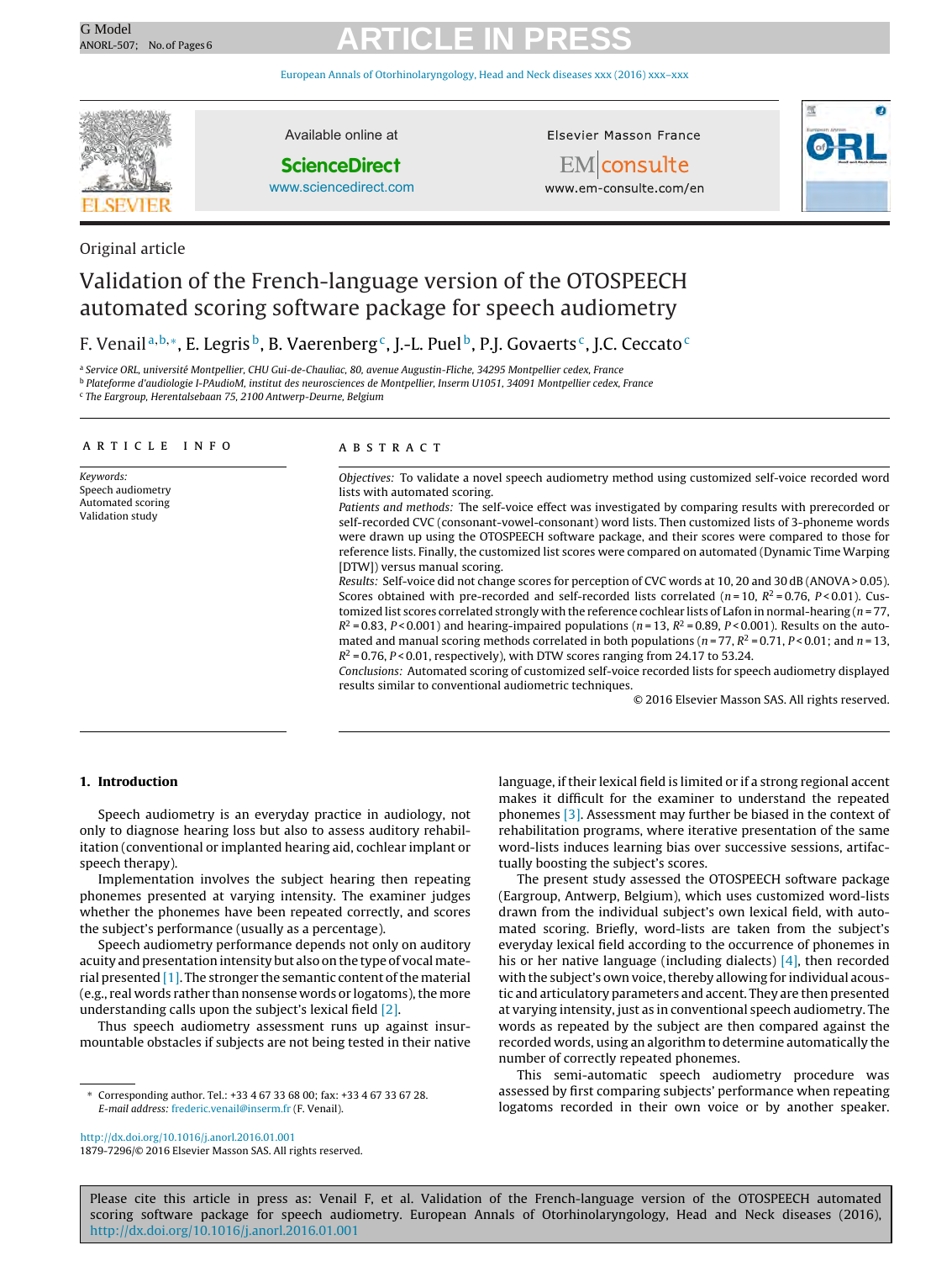Performance was next compared between customized word-lists and calibrated lists, both self-recorded. Finally, automatic scoring was compared to against the examiner's manual scoring.

#### **2. Materials and methods**

#### 2.1. Subjects

The study population comprised native French-speaking adults able to read easily from a computer screen placed at a comfortable distance. Educational levels were at least middle-school, and speech intelligibility (Speech Intelligibility Rating [SIR]) was excellent (SIR 1).

Pure-tone audiometric hearing thresholds were checked after ruling out external or middle ear pathology on otoscopic examination. Subjects with conduction or perceptual hearing loss were excluded. All measurements concerned acoustic stimuli in the right ear.

Two subgroups were studied: normal-hearing and hearingimpaired according to ISO 7029.

The study was considered as comprising routine care, and did not require institutional review board approval.

#### 2.2. Material

The study was conducted at the I-PAudioM audiology platform (INSERM U1051), Montpellier (France). Testing was performed in soundproof booths, using a calibrated Affinity system (Interacoustics, Denmark). Audiometric thresholds were studied for each ear separately, using TDH-39 headphones, and conduction hearing loss was ruled out by bone conduction measurements using a B-71 vibrator.

The computer linked to the Affinity system was connected up to a USB sound card (Aureon 7.1) and microphone to record the subject's voice. Visualization equipment comprised two screens: one in the booth, visible to the subject, and one outside, visible to the examiner.

The OTOSPEECH software is part of the A§E suite (Otoconsult, Antwerp, Belgium) and was installed on the computer connected up to the measurement system; the output intensity of the wordlists emitted by the program was calibrated using a sonometer.

#### 2.3. Voice recording and results analysis on OTOSPEECH software

The OTOSPEECH software enabled use of prerecorded word-lists pronounced by a speaker or self-recorded lists read by the subject from a text. Customized lists of 3-phoneme CVC (consonant-vowelconsonant) words were taken by the software from a text of more than 300 words chosen by the subject in a field familiar to him or her. The words were then recorded by the subject, after the software had checked the audio quality of the recording set-up. Intensity of each word in the lists was calibrated automatically by the software. The words were then saved for future use. In this way, subjects created their own speech audiometry word-list, consisting of familiar vocabulary and recorded by their own voice.

In the test phase, OTOSPEECH compared each word as repeated by the subject to the source-word recorded by the subject, on acoustic comparison using a dynamic time warping (DTW) algorithm [\[5\].](#page-5-0) Unlike other speech-recognition methods, DTW requires no phoneme data-base for comparison. The algorithm extracts indices (Mel-Frequency Cepstral Coefficients [MFCC] [\[6,7\]\)](#page-5-0) and, after normalization, compares the Euclidean distance between them, in the form of vectors calculated for the target signal (recording) and test signal (repetition): the shorter the distance, the closer the target and test signals: i.e., the more faithful the repetition. This type of analysis limits intra-subject variability and requires no learning

phase. Implementation of DTW distance was validated in Dutch in a previous study  $[8]$ ; the DTW score, after polynomial transformation to express it as a value between 0 and 100%, showed the same psychometric properties as a speech audiometry curve using the Bruges CVC logatom test (see  $[8]$  for details).

In the light of these results, we did not perform the transformation but, in subsequent analyses, compared DTW scores and correct repetition scores after manual validation.

In parallel, the self-voice effect was studied using CVC logatoms in a subgroup of normal-hearing subjects. Word-lists were recorded using Adobe Audition CS5 software (Adobe Corp., San Jose, CA, USA) and intensity was normalized using Matlab software (Mathworks, Natick, MA, USA).

#### 2.4. Assessment of the self-voice effect in speech audiometry

The impact of using the subject's own voice in speech audiometry was assessed in 2 sessions, in part of the normal-hearing population:

- in the first session, 4 prerecorded (neutral male voice) lists of 17 CVC Dodelé logatoms each [\[9\]](#page-5-0) were delivered at 5, 10, 20 and 30 dB HL and correct repetition was scored manually;
- at end of session, the 4 lists were recorded by the subject and saved for session 2;
- in the second session, 2 weeks after self-voice recording, the lists were delivered at the same intensities as in session 1 (5, 10, 20 and 30 dB HL) and scored manually.

#### 2.5. OTOSPEECH validation

The OTOSPEECH software was assessed in 2 sessions.

In the first session, 2 Lafon cochlear lists of 17 3-phoneme words each [\[10\]](#page-5-0) were recorded by the subject and saved to the software. Also, 2 customized lists of 24 3-phoneme words each were put together from a text familiar to the subject.

The second session was held at least 2 weeks later, to limit memory bias. Speech audiometry was performed using the 2 Lafon lists and 2 customized lists, all self-recorded. Lists were presented at 2 intensity levels: one judged week and the other comfortable by the subject; levels thus varied between subjects. Instead of reporting the speech perception scores for fixed intensities, we rather reported the results for two subjective intensities (low and high), chosen by the test subject according to his or her hearing threshold, to be able to show the variations in scores between subjects. The number of correctly repeated phonemes was scored manually for both types of list, and DTW scores were calculated automatically for the customized lists only.

#### 2.6. Statistical analysis

For logatoms, raw values were compared on 2-factor ANOVA  $(P < 0.05$  significance threshold) to discern effects of intensity  $(5, 1)$ 10, 20 and 30 dB HL) and list type (pre- versus self-recorded).

Correlations between manually and automatically-scored Lafon and customized lists (percentage correctly repeated phonemes) were assessed on Pearson correlation test  $(P < 0.05$  significance threshold).

Finally, the correlation between manual scoring (percentage correctly repeated phonemes) and automated scoring of customized lists (DTW score) was assessed on Pearson correlation test  $(P < 0.05$  significance threshold).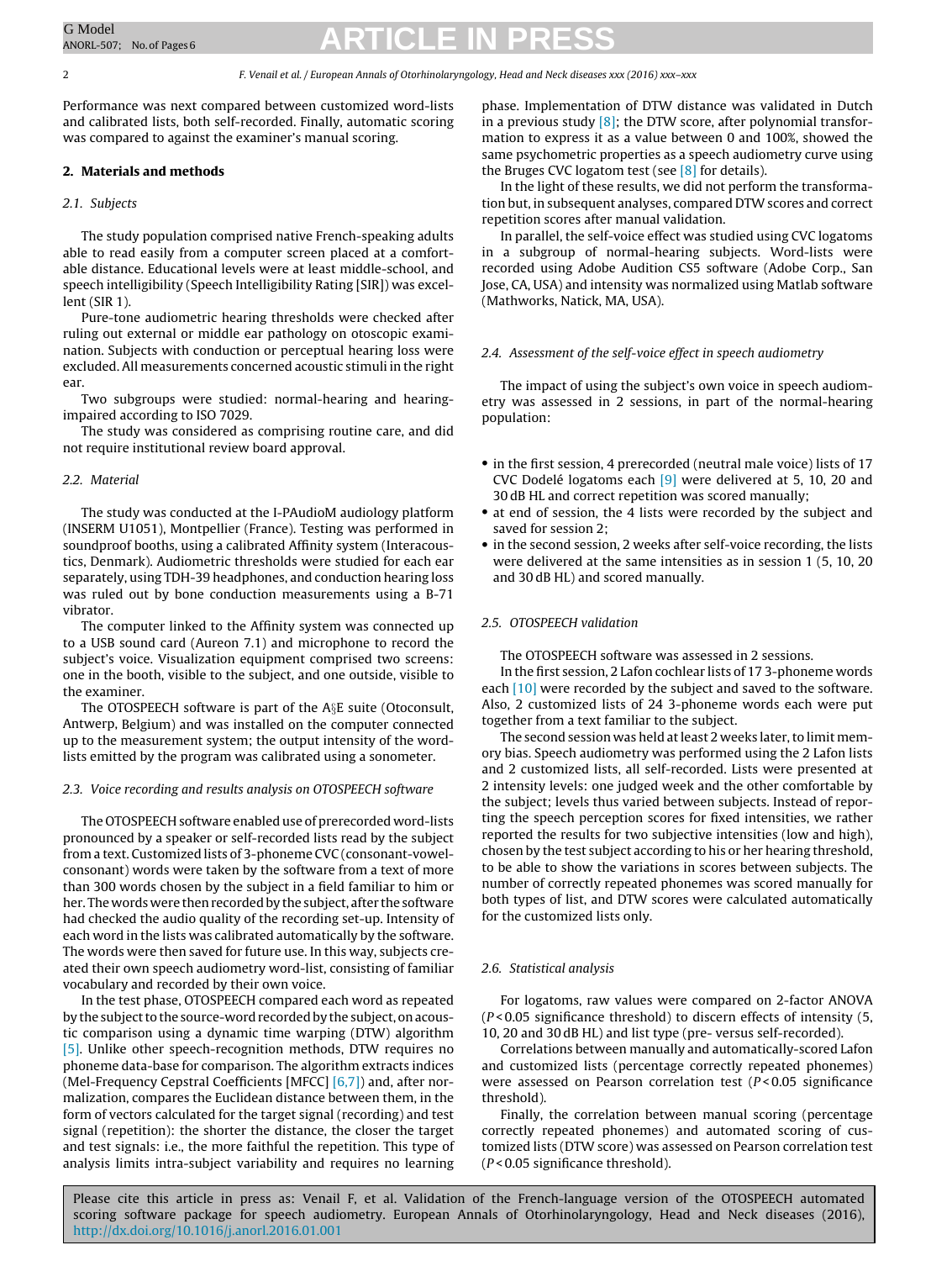#### F. Venail et al. / European Annals of Otorhinolaryngology, Head and Neck diseases xxx (2016) xxx–xxx 3

#### **Table 1**

Pure-tone audiometry thresholds of normal-hearing and hearing-impaired subjects.

|                                                                                  | Frequency (Hz)                  |                                 |                                 |                               |                                 |                                 |
|----------------------------------------------------------------------------------|---------------------------------|---------------------------------|---------------------------------|-------------------------------|---------------------------------|---------------------------------|
|                                                                                  | 250                             | 500                             | 1000                            | 2000                          | 4000                            | 8000                            |
| $dB$ HL threshold $+$ SD<br>Normal-hearing $(n=77)$<br>Hearing-impaired $(n=13)$ | $6.2 \pm 5.8$<br>$16.8 \pm 6.7$ | $4.3 \pm 4.3$<br>$14.1 \pm 5.5$ | $4.5 \pm 4.8$<br>$17.3 \pm 5.8$ | $0 \pm 5.2$<br>$23.6 \pm 7.0$ | $2.6 \pm 2.4$<br>$43.6 \pm 7.6$ | $7.5 \pm 6.9$<br>$49.5 \pm 9.9$ |



Fig. 1. Overview of procedures, and correlations between study tests. Comparison of standard and customized speech audiology lists, with R<sup>2</sup> correlation coefficients, in the normal-hearing (NH) and hearing-impaired (HI) populations. For each type of test, parameters comprised: recording modality (self-voice or other-voice), whether the words were known to come under the subject's lexical field (validated or non-validated), whether phonologic parameters such as rhythm, intonation or accent were standardized or customized (i.e., self-voice or other-voice), and whether scoring was manual or automated.

#### **3. Results**

#### 3.1. Study population

The study population comprised 53 women and 37 men, with a mean age of 31 years (range, 19–67 years). Seventy-seven were normal-hearing (ISO 7029 standard) and 13 hearing-impaired (Table 1).

All were tested to assess the impact of using a customized versus standardized word-list and the correlation between manual and automated scoring of speech audiometry.

Fig. 1 summarizes the study design and correlation coefficients  $(R<sup>2</sup>)$  between the various test conditions.

#### 3.2. Self-voice effect in speech audiometry

The number of correct phoneme repetitions on the Dodelé logatom test at different intensities was compared between preand self-recorded lists in 24 of the 77 normal-hearing subjects.

There was no difference in performance, whatever the intensity, between the self-recorded and the standard list ( $n = 24$ , ANOVA, P > 0.05) ([Fig.](#page-3-0) 2A). Fig. 2B shows a very good correlation between scores with the two types of recording  $(R^2 = 0.76, P < 0.01)$ , although with a slight non-significant advantage for self-recorded logatoms (intercept of 10.2%). However, wider scatter at low intensities reflects greater variation in results between the two test conditions when scores were low.

It can consequently be concluded that using the subject's own voice did not alter logatom comprehension performance in the normal-hearing population.

#### 3.3. Speech audiometry performance using standardized versus customized lists

In the normal-hearing population ([Fig.](#page-4-0) 3A), there was a highly significant correlation ( $R^2$  = 0.83,  $P$  < 0.001) between correct

phonemes repetition scores on the Lafon and customized lists; difference in scores was minimal (–2.73%).

In hearing-impaired subjects ([Fig.](#page-4-0) 3B), there was also an excellent correlation between the two types of list ( $R^2$  = 0.89, P < 0.001), with apparently a slight advantage for the standardized lists (intercept of 16.3%). However, as low scores were less frequent in this population, calculation of the intercept may be inaccurate.

#### 3.4. Comparison between manual and automated scoring in speech audiometry

Manual scoring of correct phoneme repetition on customized lists was compared with automated DTW scoring in the normalhearing and hearing-impaired groups.

In the normal-hearing population ([Fig.](#page-4-0) 3C), DTW scores ranged between 24.17 (good concordance between recorded and repeated word) and 53.24 (poor concordance). There was a very clear negative correlation between manual and automated scoring of phonemes ( $R^2$  = 0.71,  $P$  < 0.01).

Results in the hearing-impaired population were similar [\(Fig.](#page-4-0) 3D), with DTW scores ranging between 27.49 and 50.77. Here again a significant negative linear correlation was found ( $R^2$  = 0.76,  $P < 0.01$ ).

#### **4. Discussion**

A software package enabling the creation of customized wordlists with automated scoring is of especial interest in the follow-up of hearing loss. There is no limit to the number of lists that can be created, thus getting round the problem of learning bias, and the lists can be administered as self-assessment, being recorded by the subject and scored by the software. This approach may be particularly suited to iterative assessment of hearing-aid or cochlear implant bearers.

The present study assessed the impact of both self-voice recording and customized lists in speech audiometry.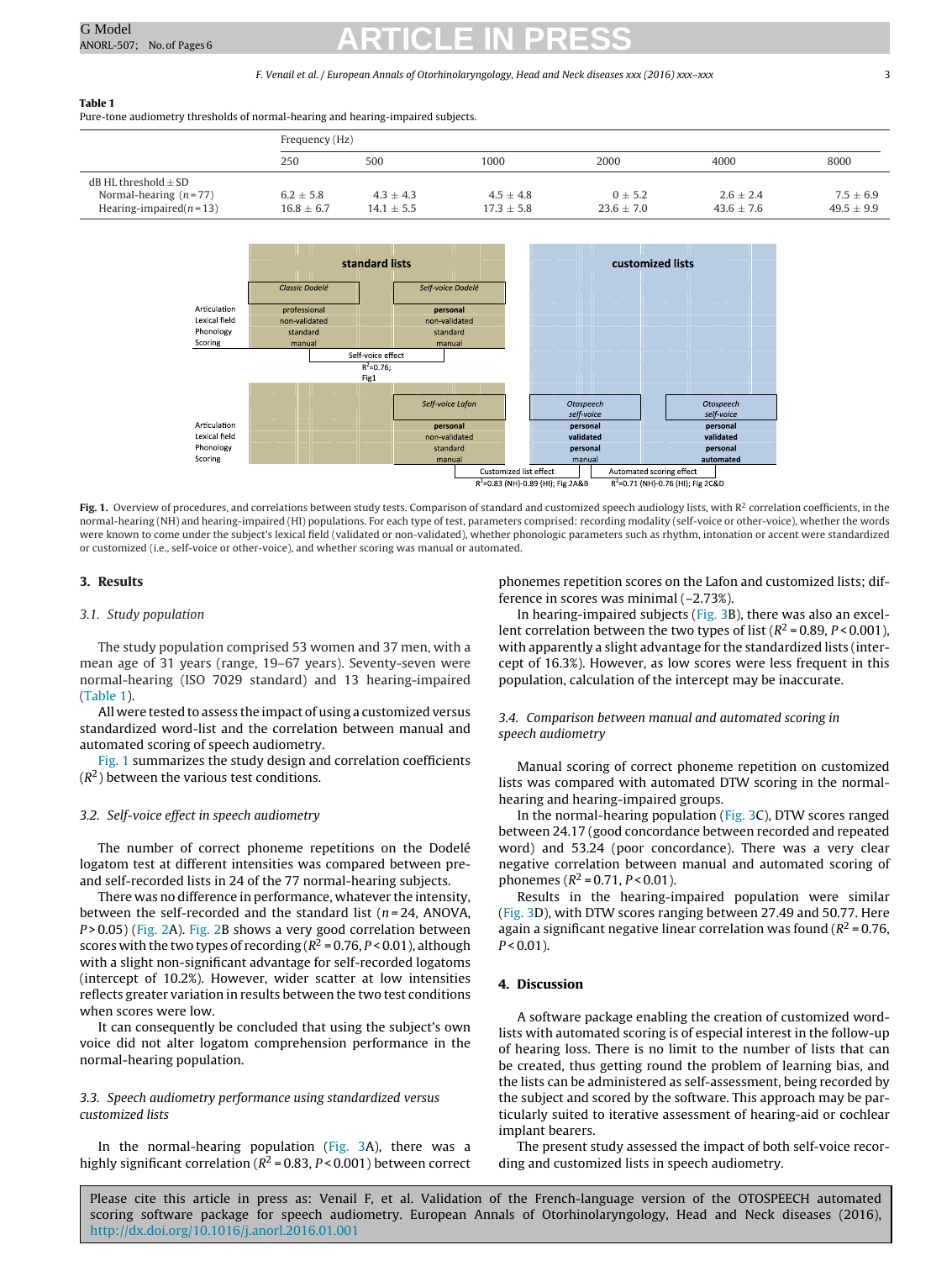<span id="page-3-0"></span>4 F. Venail et al. / European Annals of Otorhinolaryngology, Head and Neck diseases xxx (2016) xxx–xxx



**Fig. 2.** Comparison of scores with prerecorded and self-recorded logatom lists. A. Percentage correctly repeated phonemes at 10, 20 and 30 dB HL with standard deviation, for prerecorded (white) and self-recorded (gray)lists. There were no significant differences, whatever the intensity. B. There was a significant correlation between scores with prerecorded and self-recorded logatoms. Scatter was greater for low scores, corresponding to low intensity presentation.

Self-voice recording of speech audiometry word-lists gets around the problem of differences in gender, age or regional accent between subject and speaker. In normal-hearing subjects, most studies agree that intelligibility is independent of the speaker's gender  $[11,12]$ , in both silence and noise  $[13]$ , so long as the fundamental frequency (F0) of the voice is well perceived [\[14\].](#page-5-0) In hearing-impaired subjects or vocoder simulation of hearing loss [\[15\],](#page-5-0) female voices seem to be less well understood than male voices; but this effect concerns fricative consonants [\[16\]](#page-5-0) and not vowels, so that CVC logatom lists are more strongly affected than meaningful words, for which the subject can draw on his or her lexical resources to choose words resembling what is heard and thus at least partially compensating for deficient intelligibility [\[2\].](#page-4-0)

Age differences between speaker and test subject may also induce variation. Zäske et al. [\[17\]](#page-5-0) reported longer adaptation time in young subjects hearing a voice that had been "aged" by morphing, compared to a coeval voice.

Likewise, differences in regional accent may cause problems: exposure to a new accent has been shown to require a time of adaptation for phonological processing of speech  $[18]$ , and may rely on different central auditory information processing channels [\[19\].](#page-5-0)

In the present study, independently of age and for varying degrees of hearing loss, self-recorded logatom lists gave results equivalent to those with prerecorded lists. However, results were more variable when scores were low: i.e., at low presentation intensity. This is because lists are often articulated by a voice professional, speaking especially slowly, so that the conditions are remote from those of real life. Such customized lists could therefore not be brought closer to real life conditions without impairing the quality of the speech audiometry results.

If the speaker's gender, age and accent have an impact, however limited, on speech intelligibility, the subject's recognition of his or her own voice may also influence results. The ability to recognize one's own voice emerges at the age of 4 years [\[20\],](#page-5-0) even in case of dysphasia. This neurophysiological process may be related to the development of short-term working memory, with a different underlying mechanism from that of individual voice recognition in multi-speaker conversation [\[21\].](#page-5-0) However, does this process provide an advantage for speech intelligibility? Using one's own voice may enhance understanding by increasing congruence between visual and auditory information [\[22\];](#page-5-0) but the test conditions in speech audiometry involve only auditory input, and hearing one's own voice would provide an advantage only in the particular situation where speech perception is possible only as of the 3rd vocal formant  $[23]$ , in the unusual case of low-frequency hearing loss with threshold degradation below 2000–2500 Hz.

To sum up, in line with the present results, self-voice recording of speech audiometry lists seems neither to improve nor impair intelligibility, and can thus reasonably be used for recording customized lists.

If self-recording and customized lists can be used in speech audiometry without affecting results, it seems reasonable also to use automated scoring, based on correspondence between sounds heard and repeated with the same voice.

The dynamic time warping (DTW) algorithm is based on analysis of mel-frequency cepstral coefficient (MFCC) vectors measured on phonemes that can be normalized to eliminate the impact of intersubject variation on speech recognition  $[6]$ , thus getting round issues of gender or accent. It is based not on comparison of the repeated sound against a pre-existing database, such as hidden Markov models (HMM) for speech recognition  $[24]$ , but only on acoustic comparison of phonemes, and could thus be used universally, independently of the speaker's language.

The present study found a significant negative correlation between manual and automated phoneme scoring, in both normalhearing  $(r = -0.84)$  and hearing-impaired subjects  $(r = -0.87)$ , in line with the study hypothesis. Supporting the universality of this automated scoring, Vaerenberg et al. [\[8\]](#page-5-0) reported similar correlations in Flemish ( $r = -0.84$ ), Dutch ( $r = -0.79$ ), German ( $r = -0.85$ ) and Portuguese  $(r = -0.70)$  populations, with DTW scores ranging from 29 to 58 (compared to 24 to 53 in the present study). DTW scores were better in the present study than in other populations tested, very probably due to technical testing conditions, with a soundproof booth in the present study, whereas Vaerenberg used a quiet environment but not an actual booth. It is important to take account of test conditions, to ensure reproducibility.

Vaerenberg et al. demonstrated that automated scoring showed the same psychometric properties as classical, manually scored speech audiometry curves: the intelligibility threshold found in 10 normal-hearing subjects was 19.5 dB on automated scoring, and 20 dB on manual scoring of the Bruges CVC logatom test  $[8]$ .

Objective automated scoring is thus available for selfadministered speech audiometry. Customized lists provide results equivalent to those with pre-existing lists, but raise a number of questions.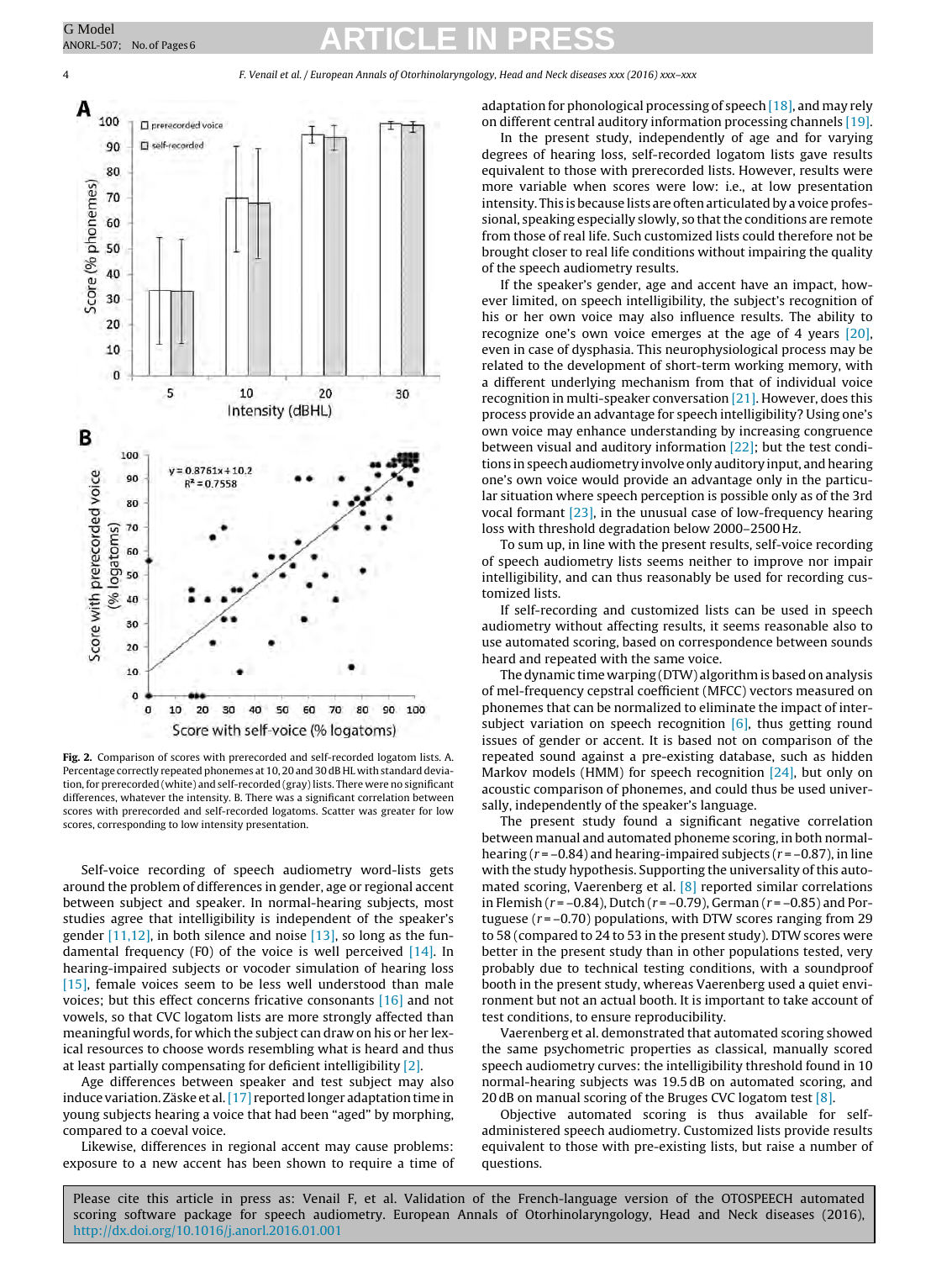F. Venail et al. / European Annals of Otorhinolaryngology, Head and Neck diseases xxx (2016) xxx–xxx 5

<span id="page-4-0"></span>

Fig. 3. Correlation between scores with Lafon cochlear lists and self-recorded customized lists and between automated scoring (DTW distance) and manual scoring of customized lists. There was a highly significant positive correlation between customized and Lafon list scores in both populations: (A) normal-hearing (n=77) and (B) hearing-impaired ( $n = 13$ ). Likewise, there was a strong negative correlation between automated and manual scoring of customized lists in (C) the normal-hearing ( $n = 77$ ) and (D) hearing-impaired ( $n = 13$ ) populations.

The time needed to create such lists may make the method impractical for the purposes of a single diagnosis. For clinical or prosthetic audiological monitoring, on the other hand, the time taken to create the lists is usefully made up for by repeated assessment, especially in following up a hearing aid or cochlear implant. Moreover, unlike most lists available in French, the OTOSPEECH package works from texts familiar to the individual subject, taking account of the occurrence of phonemes in the subject's language [\[25\],](#page-5-0) thus ensuring that list phonemes are representative, all of the words being familiar to the subject. This should limit the interlist and inter-subject variation found notably with 2-syllable lists such as those of Fournier, and make the test closer to everyday life conditions.

Although results seem promising, the present study compared just 2 customized and 2 prerecorded lists. Larger-scale validation on a larger number of customized lists will be needed before this approach can be recommended in French. The software should also be validated for speech audiometry in noise.

#### **5. Conclusions**

Speech audiometry using customized lists, self-voice recording and automated scoring gave results equivalent to those of traditional speech audiometry using prerecorded lists and manual scoring.

This approach could be implemented in audiological monitoring of hearing-aid or cochlear implant bearers, avoiding memory bias and reducing variability of measurement.

#### **Disclosure of interest**

The Otospeech software package is produced by Otoconsult NV. BV is employed by Otoconsult and PG receives intellectual property royalties on Otoconsult products.

#### **Acknowledgments**

The authors thank Dr Thibault Mura (Medical Information Dept., Montpellier University Hospital) for re-editing and for validation of the statistical tests.

#### **References**

- [1] [Hirsh](http://refhub.elsevier.com/S1879-7296(16)30001-1/sbref0130) [IJ,](http://refhub.elsevier.com/S1879-7296(16)30001-1/sbref0130) [Davis](http://refhub.elsevier.com/S1879-7296(16)30001-1/sbref0130) [H,](http://refhub.elsevier.com/S1879-7296(16)30001-1/sbref0130) [Silverman](http://refhub.elsevier.com/S1879-7296(16)30001-1/sbref0130) [SR,](http://refhub.elsevier.com/S1879-7296(16)30001-1/sbref0130) [Reynolds](http://refhub.elsevier.com/S1879-7296(16)30001-1/sbref0130) [EG,](http://refhub.elsevier.com/S1879-7296(16)30001-1/sbref0130) [Eldert](http://refhub.elsevier.com/S1879-7296(16)30001-1/sbref0130) [E,](http://refhub.elsevier.com/S1879-7296(16)30001-1/sbref0130) [Benson](http://refhub.elsevier.com/S1879-7296(16)30001-1/sbref0130) [RW.](http://refhub.elsevier.com/S1879-7296(16)30001-1/sbref0130) [Development](http://refhub.elsevier.com/S1879-7296(16)30001-1/sbref0130) [of](http://refhub.elsevier.com/S1879-7296(16)30001-1/sbref0130) [materials](http://refhub.elsevier.com/S1879-7296(16)30001-1/sbref0130) [for](http://refhub.elsevier.com/S1879-7296(16)30001-1/sbref0130) [speech](http://refhub.elsevier.com/S1879-7296(16)30001-1/sbref0130) [audiometry.](http://refhub.elsevier.com/S1879-7296(16)30001-1/sbref0130) [J](http://refhub.elsevier.com/S1879-7296(16)30001-1/sbref0130) [Speech](http://refhub.elsevier.com/S1879-7296(16)30001-1/sbref0130) [Hear](http://refhub.elsevier.com/S1879-7296(16)30001-1/sbref0130) [Disord](http://refhub.elsevier.com/S1879-7296(16)30001-1/sbref0130) [1952;17\(3\):321](http://refhub.elsevier.com/S1879-7296(16)30001-1/sbref0130)–[37.](http://refhub.elsevier.com/S1879-7296(16)30001-1/sbref0130)
- [2] [Gelfand](http://refhub.elsevier.com/S1879-7296(16)30001-1/sbref0135) [JT,](http://refhub.elsevier.com/S1879-7296(16)30001-1/sbref0135) [Christie](http://refhub.elsevier.com/S1879-7296(16)30001-1/sbref0135) [RE,](http://refhub.elsevier.com/S1879-7296(16)30001-1/sbref0135) Gelfand [SA.](http://refhub.elsevier.com/S1879-7296(16)30001-1/sbref0135) [Large-corpus](http://refhub.elsevier.com/S1879-7296(16)30001-1/sbref0135) [phoneme](http://refhub.elsevier.com/S1879-7296(16)30001-1/sbref0135) [and](http://refhub.elsevier.com/S1879-7296(16)30001-1/sbref0135) [word](http://refhub.elsevier.com/S1879-7296(16)30001-1/sbref0135) [recogni](http://refhub.elsevier.com/S1879-7296(16)30001-1/sbref0135)[tion](http://refhub.elsevier.com/S1879-7296(16)30001-1/sbref0135) [and](http://refhub.elsevier.com/S1879-7296(16)30001-1/sbref0135) [the](http://refhub.elsevier.com/S1879-7296(16)30001-1/sbref0135) [generality](http://refhub.elsevier.com/S1879-7296(16)30001-1/sbref0135) [of](http://refhub.elsevier.com/S1879-7296(16)30001-1/sbref0135) [lexical](http://refhub.elsevier.com/S1879-7296(16)30001-1/sbref0135) [context](http://refhub.elsevier.com/S1879-7296(16)30001-1/sbref0135) [in](http://refhub.elsevier.com/S1879-7296(16)30001-1/sbref0135) [CVC](http://refhub.elsevier.com/S1879-7296(16)30001-1/sbref0135) [word](http://refhub.elsevier.com/S1879-7296(16)30001-1/sbref0135) [perception.](http://refhub.elsevier.com/S1879-7296(16)30001-1/sbref0135) [J](http://refhub.elsevier.com/S1879-7296(16)30001-1/sbref0135) [Speech](http://refhub.elsevier.com/S1879-7296(16)30001-1/sbref0135) [Lang](http://refhub.elsevier.com/S1879-7296(16)30001-1/sbref0135) [Hear](http://refhub.elsevier.com/S1879-7296(16)30001-1/sbref0135) [Res](http://refhub.elsevier.com/S1879-7296(16)30001-1/sbref0135) [2014;57\(1\):297](http://refhub.elsevier.com/S1879-7296(16)30001-1/sbref0135)–[307.](http://refhub.elsevier.com/S1879-7296(16)30001-1/sbref0135)
- [3] [Werker](http://refhub.elsevier.com/S1879-7296(16)30001-1/sbref0140) [JF,](http://refhub.elsevier.com/S1879-7296(16)30001-1/sbref0140) [Tees](http://refhub.elsevier.com/S1879-7296(16)30001-1/sbref0140) [RC.](http://refhub.elsevier.com/S1879-7296(16)30001-1/sbref0140) [Phonemic](http://refhub.elsevier.com/S1879-7296(16)30001-1/sbref0140) [and](http://refhub.elsevier.com/S1879-7296(16)30001-1/sbref0140) [phonetic](http://refhub.elsevier.com/S1879-7296(16)30001-1/sbref0140) [factors](http://refhub.elsevier.com/S1879-7296(16)30001-1/sbref0140) [in](http://refhub.elsevier.com/S1879-7296(16)30001-1/sbref0140) [adult](http://refhub.elsevier.com/S1879-7296(16)30001-1/sbref0140) [cross-language](http://refhub.elsevier.com/S1879-7296(16)30001-1/sbref0140) [speech](http://refhub.elsevier.com/S1879-7296(16)30001-1/sbref0140) [perception.](http://refhub.elsevier.com/S1879-7296(16)30001-1/sbref0140) [J](http://refhub.elsevier.com/S1879-7296(16)30001-1/sbref0140) [Acoust](http://refhub.elsevier.com/S1879-7296(16)30001-1/sbref0140) [Soc](http://refhub.elsevier.com/S1879-7296(16)30001-1/sbref0140) [Am](http://refhub.elsevier.com/S1879-7296(16)30001-1/sbref0140) [1984;75\(6\):1866–78.](http://refhub.elsevier.com/S1879-7296(16)30001-1/sbref0140)
- [4] [Hammer](http://refhub.elsevier.com/S1879-7296(16)30001-1/sbref0145) [A,](http://refhub.elsevier.com/S1879-7296(16)30001-1/sbref0145) [Vaerenberg](http://refhub.elsevier.com/S1879-7296(16)30001-1/sbref0145) [B,](http://refhub.elsevier.com/S1879-7296(16)30001-1/sbref0145) [Kowalczyk](http://refhub.elsevier.com/S1879-7296(16)30001-1/sbref0145) W, ten [Bosch](http://refhub.elsevier.com/S1879-7296(16)30001-1/sbref0145) [L,](http://refhub.elsevier.com/S1879-7296(16)30001-1/sbref0145) [Coene](http://refhub.elsevier.com/S1879-7296(16)30001-1/sbref0145) [M,](http://refhub.elsevier.com/S1879-7296(16)30001-1/sbref0145) [Govaerts](http://refhub.elsevier.com/S1879-7296(16)30001-1/sbref0145) PJ, [Bal](http://refhub.elsevier.com/S1879-7296(16)30001-1/sbref0145)[ancing](http://refhub.elsevier.com/S1879-7296(16)30001-1/sbref0145) [word](http://refhub.elsevier.com/S1879-7296(16)30001-1/sbref0145) [lists](http://refhub.elsevier.com/S1879-7296(16)30001-1/sbref0145) [in](http://refhub.elsevier.com/S1879-7296(16)30001-1/sbref0145) [speech](http://refhub.elsevier.com/S1879-7296(16)30001-1/sbref0145) [audiometry](http://refhub.elsevier.com/S1879-7296(16)30001-1/sbref0145) [through](http://refhub.elsevier.com/S1879-7296(16)30001-1/sbref0145) [large](http://refhub.elsevier.com/S1879-7296(16)30001-1/sbref0145) [spoken](http://refhub.elsevier.com/S1879-7296(16)30001-1/sbref0145) [language](http://refhub.elsevier.com/S1879-7296(16)30001-1/sbref0145) [corpora.](http://refhub.elsevier.com/S1879-7296(16)30001-1/sbref0145) [In:](http://refhub.elsevier.com/S1879-7296(16)30001-1/sbref0145) [INTERSPEECH;](http://refhub.elsevier.com/S1879-7296(16)30001-1/sbref0145) [2013.](http://refhub.elsevier.com/S1879-7296(16)30001-1/sbref0145) [p.](http://refhub.elsevier.com/S1879-7296(16)30001-1/sbref0145) [3613–6.](http://refhub.elsevier.com/S1879-7296(16)30001-1/sbref0145)